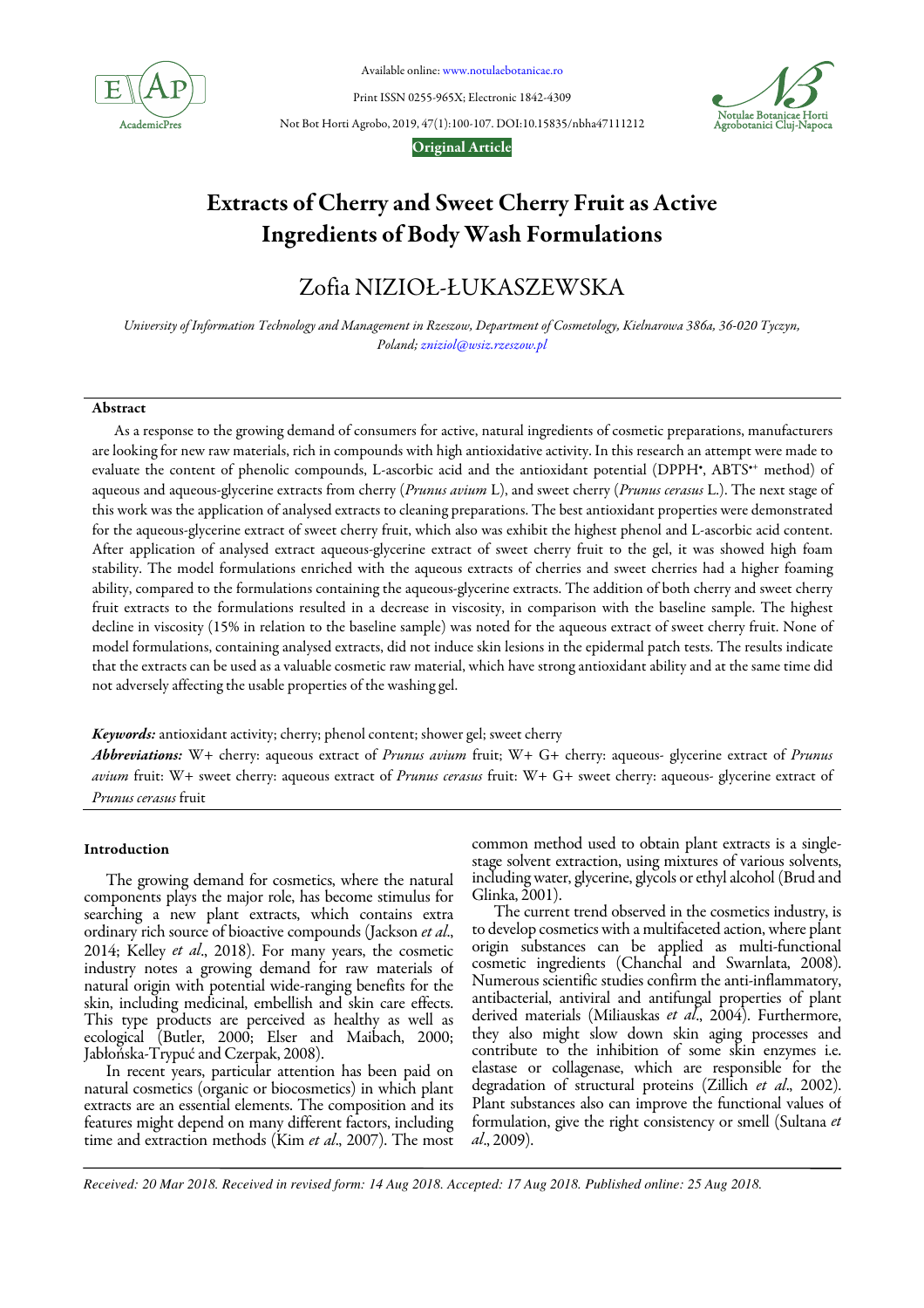Variety and abundance of plants, gives a high opportunities for the selection of plant materials used for production of various cosmetic formulations. Extracts obtained from herbs belong to the most popular plant raw materials used in preparations (Saraf and Kaur, 2010). Recently, we also can observe the use of fruits and vegetables extracts in cosmetic preparations. It is commonly know that they are a valuable source of active compounds (Mambro and Fonseca, 2005; Nizioł-Łukaszewska *et al*., 2017). Cherry and sweet cherry fruits can be included in this type of plant substances.

They exhibit rich content of antioxidants, mainly phenolic compounds such as phenolic acids, flavonoids or anthocyanins such as chiefly cyanidin which are a pigments responsible for producing a range of colours including orange, red and even black (Piccolella *et al*., 2009). The main phenolic acid, present in cherry and sweet cherry fruits is hydroxycinnamic acid (Kelley *et al*., 2018). Both, flavonoids as well as phenolic acids are characterized by a wide range of bioactivity, due to their complex chemical structure. Hence, they are very valuable product that can be used in the pharmaceutical and cosmetics industries (Butler, 2000; Zhao *et al*., 2013).

Other ingredients which were found in the fruit of cherries, include malic and citric acids. It was showed that sweet cherry fruit has a lower content of organic acids and a higher content of simple sugars, compared to the cheery fruit (Kevers *et al*., 2007). Cherry and sweet cherry fruits also contains vitamins A, C and B, particularly vitamin B 5, and a number of micro- and macroelements, including calcium, iron, phosphorus or potassium (Serrano *et al*., 2005; Fuzzari *et al*., 2008; Kelley *et al*., 2018).

The aim of this paper was to compare the content of antioxidant compounds in different varieties of fruits of cherry and sweet cherry and to create a model washing formulation with the tested extracts. Article was attempt to indicate which type of extract will allow for create a cosmetic with a broad spectrum of activity.

The influence of cherry and sweet cherry fruits extract on selected physicochemical and functional properties of model formulations was evaluated (antioxidant activity, content of phenolic compounds, L-ascorbic acid, viscosity, foam ability, foam stability).

### Materials and Methods

### *A. Extract*

### *Biological material*

The research was carried out on the fruits of cherry and sweet cherry grown in Southern Poland. The trees were in a period of full productivity. During the experiment, the trees were not fertilized, and the only means of protection was Decis 2.5 EC. Recommendations have been introduced according to the Plant Protection Program. The harvest took place in July.

The sweet cherry 'Burlat' and cherry 'Łutówka' varieties were used for analysis. 'Burlat' variety is moderately sensitive to cracking, the fruits of which are well tolerated by transport. Variety 'Łutówka' is characterized by large fruits. Both varieties are recommended for industrial production.

The harvested fruits were transferred to the laboratory. The fruits were washed, cleaned and prepared directly for further testing; 30 representative samples of fruit of each variety were collected for laboratory tests. The analysis was carried out in triplicate.

### *Technology of extract production*

The plant material was dried at 40 °C until constant weight was achieved. The extracts were obtained using the method of solvent-based extraction. The extracts were prepared from 15 g of ground dried cherry and sweet cherry fruit. Distilled water and distilled water with glycerine at a weight ratio of 80:20 were used as extraction solvents. In the next step, the extracts thus obtained were passed through filters made of Whatman filter paper grade The finished extracts were stored in the refrigerator at a temperature of 4 °C.

## *Determination of total phenolic content*

The determination of total phenolic content in extracts was evaluated spectrophotometrically by the Folin-Ciocalteu method. Respectively, 300 µL of analysed extracts or solvents were mixed with  $1500 \mu L$  of 1:10 Folin-Ciocalteu reagent and after 6 min in the dark 1200 µL of sodium carbonate (7.5%) was added and samples were incubated in the dark for 2 h. After incubation absorbance at 725 nm was measured. The total phenolic concentration was calculated from a chlorogenic acid.

### *Determination of L- ascorbic acid*

From the blended average sample, triplicate 10.0 g have been weighted and transferred quantitatively with use of 2% oxalic acid to 100 cm<sup>3</sup> volumetric flasks. Then supplemented with an extraction solution to the mark, mixed and allowed to stand for 50 minutes. After the time elapsed, seeped via filters into beakers. After filtration, the acetate buffer was added. It was then titrated with a solution of 2,6 dichlorophenylindophenol to a slightly pink colour.

# *Antioxidant potential of the extract*

### DPPH•

The ability of extracts to neutralize the free radical DPPH• (1,1-diphenyl-2-picrylhydrazyl) (Sigma-Aldrich) was determined with the method described by Brand-Williamis *et al*. (1995). A 50 µM solution of DPPH was mixed with the test sample of the extract or solvent at the ratio of 1:1*.* The reaction mixture was incubated in the dark at room temperature for approximately 30 minutes. As the next step, absorbance was measured at the wavelength of 517 nm on an AquaMate spectrophotometer (Thermo Scientific). 96% ethyl alcohol was used as a blank sample, whereas control sample contained solution of DPPH with ethanol instead of extract. The antiradical activity was calculated from the below formula:

% Inhibition of DPPH radical =  $(1 - \frac{A_s}{A_s}) \cdot 100\%$ 

where: As – absorption of test sample; Ac – absorption of control sample

ABTS<sup>•</sup>

An analysis of scavenging of the ABTS<sup>\*+</sup> radical cation (2,2-azino-bis(3-ethylbenzothiazoline-6-sulphonate) was performed according to the method proposed by Re *et al*. (1999), ABTS (Sigma-Aldrich) was dissolved in phosphate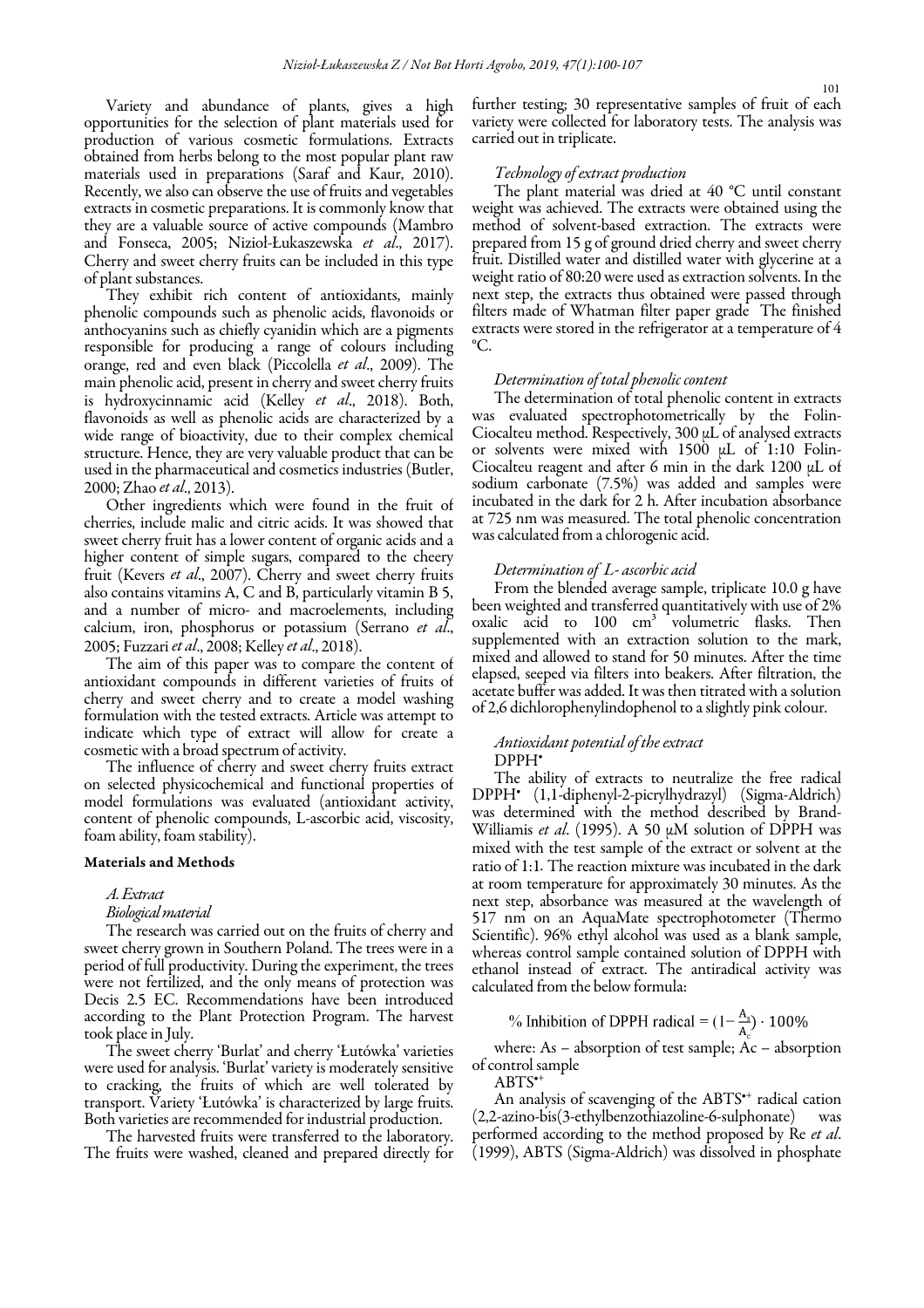buffer with  $pH = 7.4$  and incubated in the dark for 16 hours. Prior to the measurement the ABTS<sup>\*+</sup> solution was diluted so that the absorbance at the wavelength  $\lambda = 414$ nm was approximately 1. Next, a 0.02 ml portion of diluted extracts  $(1.50-25 \text{ mg ml}^{-1})$  was added to 0.98 ml of the ABTS•+ solution. After incubating the mixture at room temperature for 10 minutes absorbance was measured at the wavelength λ=414 nm. The extent of radical cation reduction (in %) was calculated from the formula below:

% inhibition of ABTS<sup>\*\*</sup> radical =  $(1 - A_s / A_c)$  x 100 %

where: As – absorption of test sample; Ac – absorption of control sample

# *B. Model cosmetic preparation*

# *Preparation of prototypical shower gels*

A prototypical shower gel containing cherry and sweet cherry fruit extracts was designed and prepared (Table 1). The body wash formulations were prepared according to the standard procedure. Sodium Benzoate and Potassium Sorbate were used as preservatives. The pH level was adjusted to 5.5.

A total of 5 body wash formulations were prepared: an extract-free baseline sample, samples containing aqueous and aqueous-glycerine sweet cherry extracts, and samples with aqueous and aqueous-glycerine cherry extracts.

### *Viscosity test*

Viscosity was measured at a temperature of 25 °C by means of a rotary viscometer (FungiLab Expert). The measurement was performed with the spindle rotating at 10 and 100 rpm. The measurement was repeated five times for each test sample.

### *Foaming ability and foam stability*

Foaming power was assessed according to the modified Ross-Miles method (PN-ISO 696:1994P). Briefly, 500 mL of 1% solution of cleaning formulation was placed in separatory funnel of Ross-Miles apparatus and 50 mL of same solution was placed in receiving chamber located 30 cm below the vent of separatory funnel. The liquid from separatory funnel was released with the uniform flow to receiving chamber, what resulted in foam formulation. The volume of foam was measured immediately after total

Table 1. The formulations of model wash gels

evacuation of solution from separatory funnel. Each test was performed in three replicates. The test also involved the determination of foam stability which was calculated from the formula below:

 $Sp = v_t/v_0$ , 100% where: Sp – foam stability [%],  $\dot{V_t}$  – foam volume after time t = 10 minutes [cm<sup>3</sup>],  $V_0$  – foam volume after time t = 1 minute  $\text{[cm}^3\text{]}$ .

### *Patch tests*

The products were evaluated for safety in a group of 30 testers, using IQ Ultra patch test chambers. The evaluation was performed in a group of 30 healthy individuals (20 women and 10 men) aged between 30 and 50 years. Information on the health status of the subjects was obtained by taking their medical history before the tests and by subjecting the testers to diagnostic skin tests performed by a cosmetologist.

The epidermal patch tests were carried out using IQ Ultra test chambers from Chemotechnique Diagnostics. A patch test unit consists of two rows of five chambers (10 test chambers in total) mounted on adhesive carrier tape. A 30 μl portion of the test material were placed in each chamber in accordance with the manufacturer's instructions. First, the test chambers were filled with the test formulations and then the patches were applied onto the skin on the testers' backs and left for 48 hours. The assessment of skin reaction was performed immediately after patch removal and afterwards at defined time points (after 72, 96 and 168 hours). The epidermal patch tests were conducted in line with the guidelines issued by the International Contact Dermatitis Research Group (Draelos and Dover, 2011)*.*

### *C. Statistical analysis*

The points in the charts represent mean values from a series of three or five independent measurements. The t-test was used to calculate confidence limits for the mean values. Confidence intervals, which constitute a measuring error were determined for the confidence level 0.90. Software used was Statistica 9.0 from StatSoft. Error values are presented in the figures.

|                                    | Ingredient content in formulation [%] |             |                  |                         |                    |
|------------------------------------|---------------------------------------|-------------|------------------|-------------------------|--------------------|
| Ingredient name according INCI     | Base (product<br>without extract)     | $W+$ cherry | $W + G +$ cherry | $W_{+}$<br>sweet cherry | W+ G+ sweet cherry |
| Lauryl Glucoside                   | 10.0                                  | 10.0        | 10.0             | 10.0                    | 10.0               |
| Cocamidopropyl Betaine             | 3.0                                   | 1.5         | 1.5              | 1.5                     | 1.5                |
| Cocamide DEA                       | 1.5                                   | 1.5         | 1.5              | 1.5                     | 1.5                |
| Xnathan Gum                        | 0.9                                   | 0.9         | 0.9              | 0.9                     | 0.9                |
| $W +$ cherry                       | 0.0                                   | 5.0         | 0.0              | 0.0                     | 0.0                |
| $W + G +$ cherry                   | 0.0                                   | 0.0         | 5.0              | 0.0                     | 0.0                |
| W+ sweet cherry                    | 0.0                                   | 0.0         | 0.0              | 5.0                     | 0.0                |
| $W + G +$ sweet cherry             | 0.0                                   | 0.0         | 0.0              | 0.0                     | 5.0                |
| Citric Acid                        | 0.5                                   | 0.5         | 0.5              | 0.5                     | 0.5                |
| Sodium Benzoate, Potassium Sorbate | 0.5                                   | 0.5         | 0.5              | 0.5                     | 0.5                |
| Aqua                               |                                       |             | up to $100$      |                         |                    |

### 102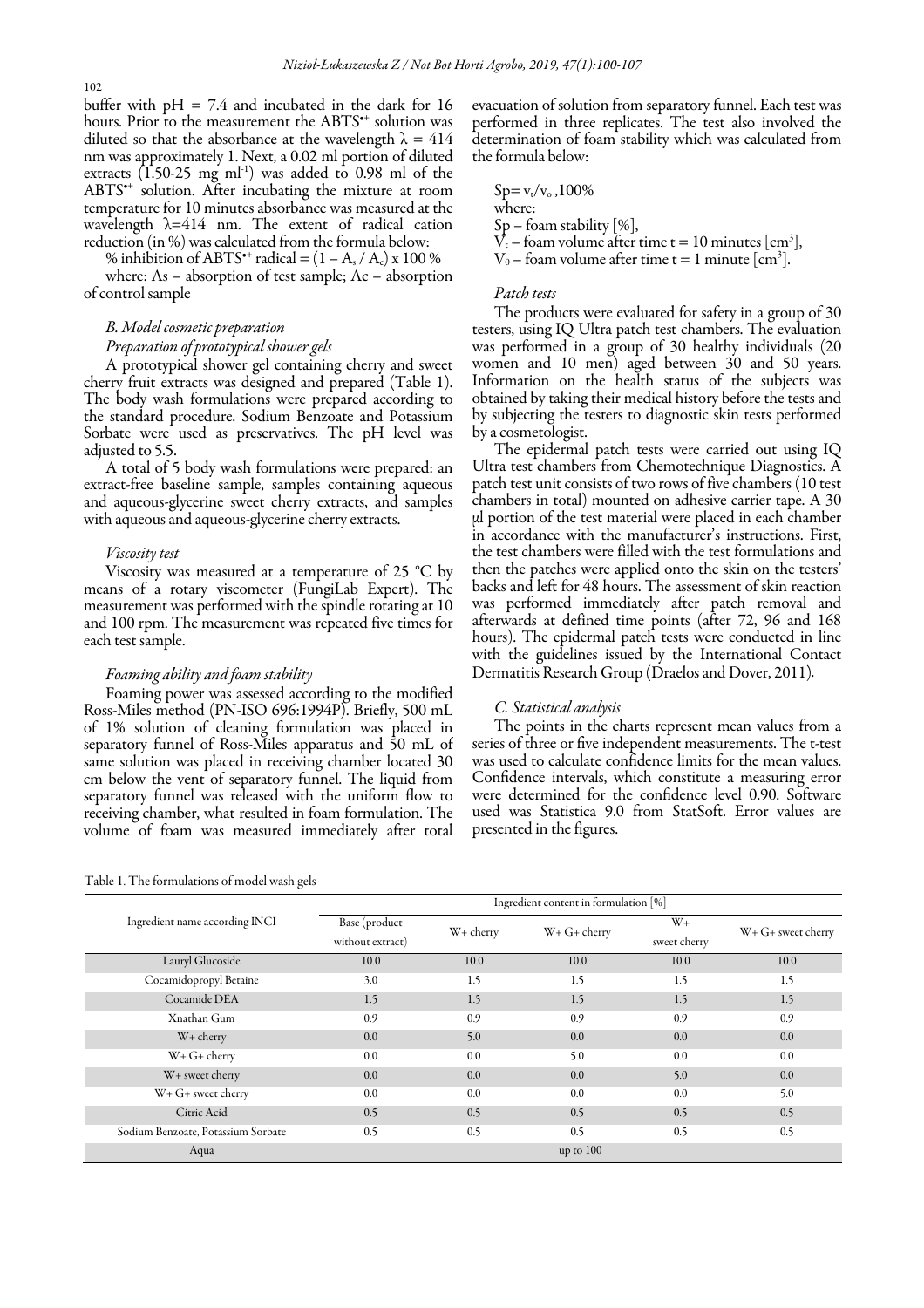### Results and Discussion

# *Physicochemical properties of cherry and sweet cherry fruit extracts*

The purpose of the performed experiment was to compare the different content of antioxidant compounds in cherry and sweet cherry fruits extracts and then their application in model cosmetic formulations. Following the changing needs and requirements of consumers, there are research carring, which the main aim is to better understand the cosmetic properties of plant extracts (Jackson *et al*., 2014). The current tendency is to make that cosmetic formulation apart from the care function also contain a number of active substances, which will increase effectiveness of its action (Butler, 2000). This type of ingredients includes the fruits of cherries and sweet cherries, which exhibit a rich amount of antioxidant substances, which function is to neutralize free radicals, to prevent lipids peroxidation and DNA damage or to counteract the degradation of collagen and elastin structures (Lupo, 2001; Evans *et al*., 2004; Katsube *et al*., 2004). Polyphenols could has to be seen as the one of the most important functional antioxidant compounds, present in cherry and sweet cherry (Lee *et al*., 2004).

The content of phenolic compounds has been determined in the extracts analysed. The highest concentration were recorded for the water-glycerine extract acquired from sweet cherry fruit  $(W + G +$  sweet cherry) and they are 350 mg 100  $g^{-1}$  f.m. Significantly lower values can be seen in cases of extracts with addition of cherry fruits (Fig. 1.).

Cherries fruits are characterized by higher levels of phenols comparing to sweet cherry fruits, mainly because of higher phenolic acids concentration. Similar conclusions were drawn by Ferretti *et al*. (2010) where sum of phenols in cherry fruits was 228.8 mg 100  $g<sup>1</sup>$  f.m., while for sweet cherry fruits it was lower equalling 109.8 mg 100  $g<sup>-1</sup>$  f.m. Also according to Vangdal and Slimestad (2006) sum of phenols in nine varieties of sweet cherry was lower and it was in the range from 23 to 168 mg·100  $g<sup>1</sup>$ . According to Gonçalves *et al*. (2004) the content of phenols in sweet cherry fruit is in the range of  $124$  to  $227$  mg  $100$  g<sup>-1</sup> f.m. It is possible that this tendency is observed because cherries fruits are characterized by higher levels of phenols

comparing to sweet cherry fruits, mainly because of higher phenolic acids concentration. The lowest values were observed for water extract of cherries (W + cherry) content of phenolic acids was among analysed samples equaling 150 mg  $100 g<sup>-1</sup>$  f.m. This trend is in line with Draelos and Dover (2011), Jackson *et al*. (2014) where it has been shown that extraction with water results in the lowest efficiency of extracting active substances. The addition of glycerine in the extract increased the efficiency of isolation of active compounds from extracts (Dragovic-Uzelac *et al*., 2007; Kirakosyan *et al*., 2009; Ayuso and Rodriguez, 2010; Mielichàčovà *et al*., 2010; Usenik *et al*., 2008).

Analogous situations were observed during analyzing the content of L -ascorbic acid in the extracts tested, the highest value was observed in case of water-glycerine extract from sweet cherry fruit (W + G + sweet cherry), which equalled 12 mg 100 g  $^{-1}$  f.m. (Fig. 2). Similar conclusions from their research have been obtained by Usenik *et al*. (2008) where the content of vitamin C in the tested cherry varieties ranged from 8.0 mg 100 g<sup>-1</sup> f.m. to 17.2 mg 100 g f.m. In water extracts from cherry and sweet cherry fruits, the content of compounds of antioxidant character was lower comparing to water-glycerine extracts. Extracts with addition of cherry fruit were characterized by a higher content of L-ascorbic acid (Dragovic-Uzelac *et al*., 2007; Kirakosyan *et al*., 2009; Ayuso and Rodriguez, 2010). Similar conclusions have been derived by Serrano *et al*. (2005) and Ferretti *et al*. (2010), where sweet cherries fruits are characterized by lower content of ascorbic acid equalling about 7% comparing to higher content in case of sweet cherries exceeding 10%.

It is also worth noting that the discrepancies in the content of polyphenolic compounds and vitamin C can be significantly affected by numerous environmental and varietal factors. Among that, degree of fruit maturity or storage conditions also may affect to the amount and proportions of polyphenols (Robards *et al*., 1999; Dai and Mumper, 2010). The content of polyphenolic compounds and vitamin C was correlated with the antioxidant properties of the examined extracts. It was observed an tendency, that the the more polyphenol compounds, the more potent antioxidant properties were found. Other authors also reported a correlation between these components (Gąstoł *et al*., 2013; Martini *et al*., 2017).



Fig. 1. Total phenolic content in extracts: W+ cherry*,* W+ G+ cherry, W+ sweet cherry, W+ G+ sweet cherry



 Fig. 2. L- ascorbic acid content in extracts: W+ cherry*,* W+ G+ cherry, W+ sweet cherry, W+ G+ sweet cherry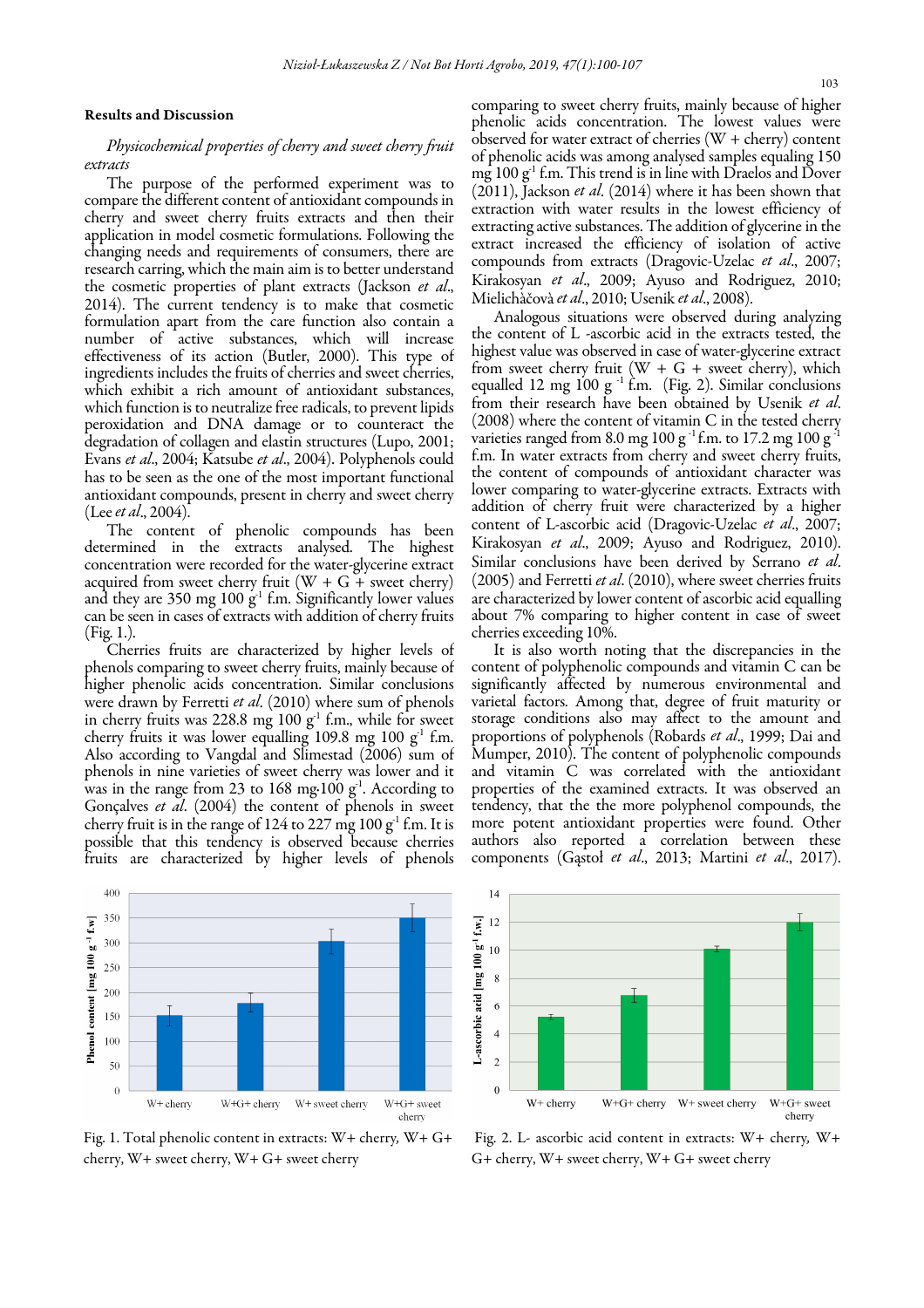104

Gonzáles-Gómez *et al*. (2010) pointed out that the content of flavonoidswas correlated with the antioxidant capacity. Vangdal and Slimestad (2006) also found a correlation between the antioxidant capacity of sweet cherry fruits and the content of phenolic compounds and anthocyanins present in these fruits (Lima *et al*., 2002). To analyse antioxidant ability of tested extract the DPPH free radical and ABTS assay were conducted. The best antioxidant properties were showed in the aqueous-glycerine of sweet cherry fruit extract (W+ G+ sweet cherry)*.* At concentration of extract, the free radicals scavenging ability was on level 89%, whereas for the extract  $(W +$  cherry) was about 15% lower. The lowest potential to scavenge reactive oxygen species was observed in the aqueous extract of cherry fruit in concentration 0.4 mg ml*-*<sup>1</sup> and it oscillate at 12% level (Fig. 3)*.* 

A decrease of antioxidant properties was corresponding to the increase of dilutions of tested extracts*.* The obtained results provide grounds to conclude, that cherry fruits contains more compounds with health-promoting effects than sweet cherry fruits (Serrano *et al*., 2005; Ferretti *et al*., 2010). Cherries are characterized by a higher content of antioxidants. According to Prvulovic *et al*. (2011), sweet cherry fruit extracts were characterized by lower antioxidant potential and depending on the variety*.* The scavenging ability of the DPPH• radical was within the limits of 29.88% and 86.94%. According to the literature, cherry fruits are richer in flavonoids and anthocyanins than sweet cherry fruits. The cherry extracts were much darker than the extracts obtained from sweet cherry fruit. This might be an effect of higher content of anthocyanins, which have an influence on the extracts colour and giving them a dark red colour. The cherry extracts under study were much darker than the extracts obtained from sweet cherry fruit (Chaovanalikit and Wrolstad, 2004; Ferretti *et al*., 2010; Martini *et al*., 2017).

The study found that the analyzed cherry and sweet cherry extracts had a lower ABTS•+ radical scavenging ability (Fig. 4). Opposite conclusions was found by Dziadek *et al*. (2018) here in the case of analysis of antioxidative



Fig. 3. % of DPPH• scavenging in extracts: W+ cherry*,* W+ G+ cherry, W+ sweet cherry, W+ G+ sweet cherry



Fig. 4. % of ABTS• scavenging in extracts: W+ cherry*,* W+ G+ cherry, W+ sweet cherry, W+ G+ sweet cherry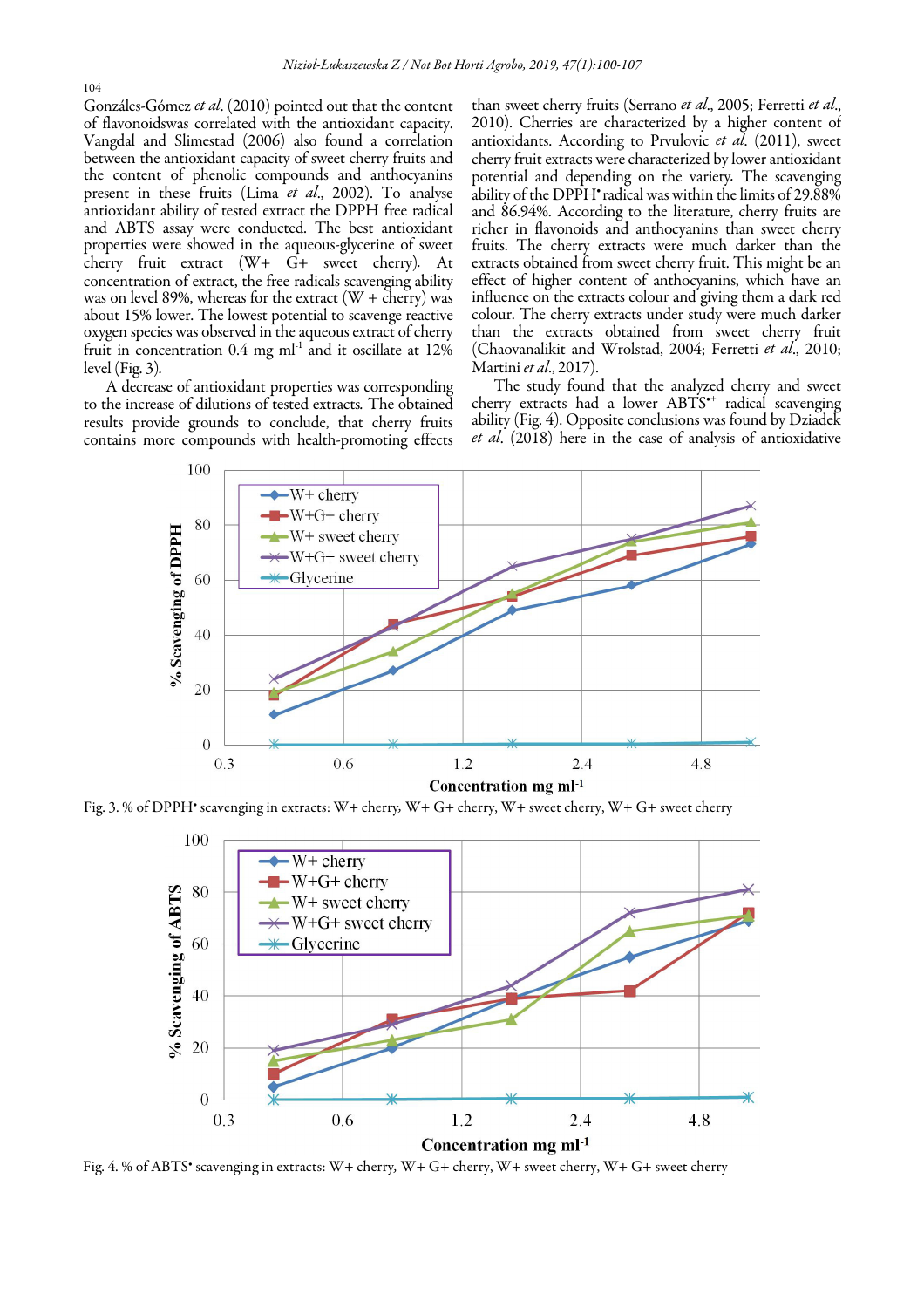activity of cherry and sweet cherry, the higher ability to scavenge the ABTS<sup>\*+</sup> radical comparing to DPPH<sup>\*</sup> has been demonstrated. Similarly to the DPPH<sup>\*</sup> radical, the ABTS<sup>\*</sup> method demonstrated the highest free radical scavenging ability in the aqueous-glycerine extract obtained from sweet cherry fruit (W+ G+ sweet cherry). At a concentration of 6.4 mg  $ml^{-1}$ , the ABTS<sup>\*</sup> radical scavenging ability determined for the aqueous-glycerine extract of sweet cherry fruit ( $W+G+$  sweet cherry) was 81%, and for the DPPH $^{\bullet}$ radical it was 9% higher. The results were the same for the other measurement points. The remaining three extracts under study exhibited a lower antioxidant capacity. For example, at a concentration of  $1.6$  mg ml<sup>-1</sup> the lowest ABTS<sup>\*+</sup> radical scavenging ability (31%) was determined in the aqueous extract of sweet cherry fruit (W+ sweet cherry). At a concentration of  $0.4$  mg m $1$ <sup>-1</sup>, the lowest parameters were found in the aqueous extract of cherry fruit (W+ cherry).

The content of antioxidant substances in formulas of cosmetic preparations is very important because these types of cosmetics are better absorbed by the human skin and cause less irritation than products based on synthetic substances (Butler, 2000). Antioxidant compounds also limit the processes of oxidation of substances contained in cosmetics which may positive affects the prolongation of cosmetic products (Jackson *et al*., 2014; Martini *et al*., 2017).

## *The influence of cherry and sweet cherry fruit extracts on the properties of model cleaning preparations*

The extracts under analysis were applied in model shower gels, and the physicochemical properties of the products were assessed. One of the important parameters is the viscosity of the cosmetic product, which has a significant impact on the application properties of the cosmetic product. Too low viscosity may cause the cosmetic to spill, while too high may cause difficulties in spreading the product. In the conducted experiment dynamic viscosity measurements were performed at the viscometer spindle rotational speed of 100 rpm (Fig. 5). The addition of both cherry and sweet cherry fruit extracts to the formulations resulted in a decrease in viscosity, as compared to the baseline sample.

Similar tendencies were also observed by other researchers (Draelos and Dover, 2011, Bujak *et al*., 2015). The highest drop in viscosity (15% in relation to the baseline sample) was noted for the aqueous extract of sweet cherry fruit (W+ sweet cherry). The addition of sweet cherry extracts, both the aqueous (W+ cherry) and aqueous-glycerine (W+ G+ cherry) types, induced a lower decrease in product viscosity compared to the baseline sample than the addition of sweet cherry extract. The above finding may be attributed to the higher sugar content in the sweet cherry extract. Sweet cherry fruit contains more sugars than the cherry fruit extract (Serrano *et al*., 2005; Ferretti et *al*., 2010).

The model shower gels formulated with the addition of the analyzed extracts (Figs. 6 and 7) were assessed to determine their foaming ability and foam stability. The products enriched with the aqueous extracts of cherry and sweet cherry fruit had a higher foaming ability than the products which contained the aqueous-glycerine extracts of cherry and sweet cherry fruit. The best foaming ability was determined in the aqueous sweet cherry fruit extract (W+ sweet cherry). The foam stability demonstrated in the product enriched with the sweet cherry fruit extract (W+  $G+$  sweet cherry) was 94 cm<sup>3</sup>, and it was the highest value of all the products under study. The lowest foam stability was found in the product containing the aqueous extract of cherry fruit (W+ cherry). It was approximately 10% lower than in the baseline sample. These results are in line with the prevailing standards for washing preparations and do not significantly affect the rheological properties of cosmetic preparations (Elser and Maibach, 2000; Mambro and Fonseca, 2005).



Fig. 5. Viscosity of model wash gels with extracts: W+ cherry*,*  W+ G+ cherry, W+ sweet cherry, W+ G+ sweet cherry



Fig. 6. Foam ability of model wash gels with extracts: W+ cherry*,* W+ G+ cherry, W+ sweet cherry, W+ G+ sweet cherry



Fig. 7. Foam stability of model wash gels with extracts: W+ cherry*,* W+ G+ cherry, W+ sweet cherry, W+ G+ sweet cherry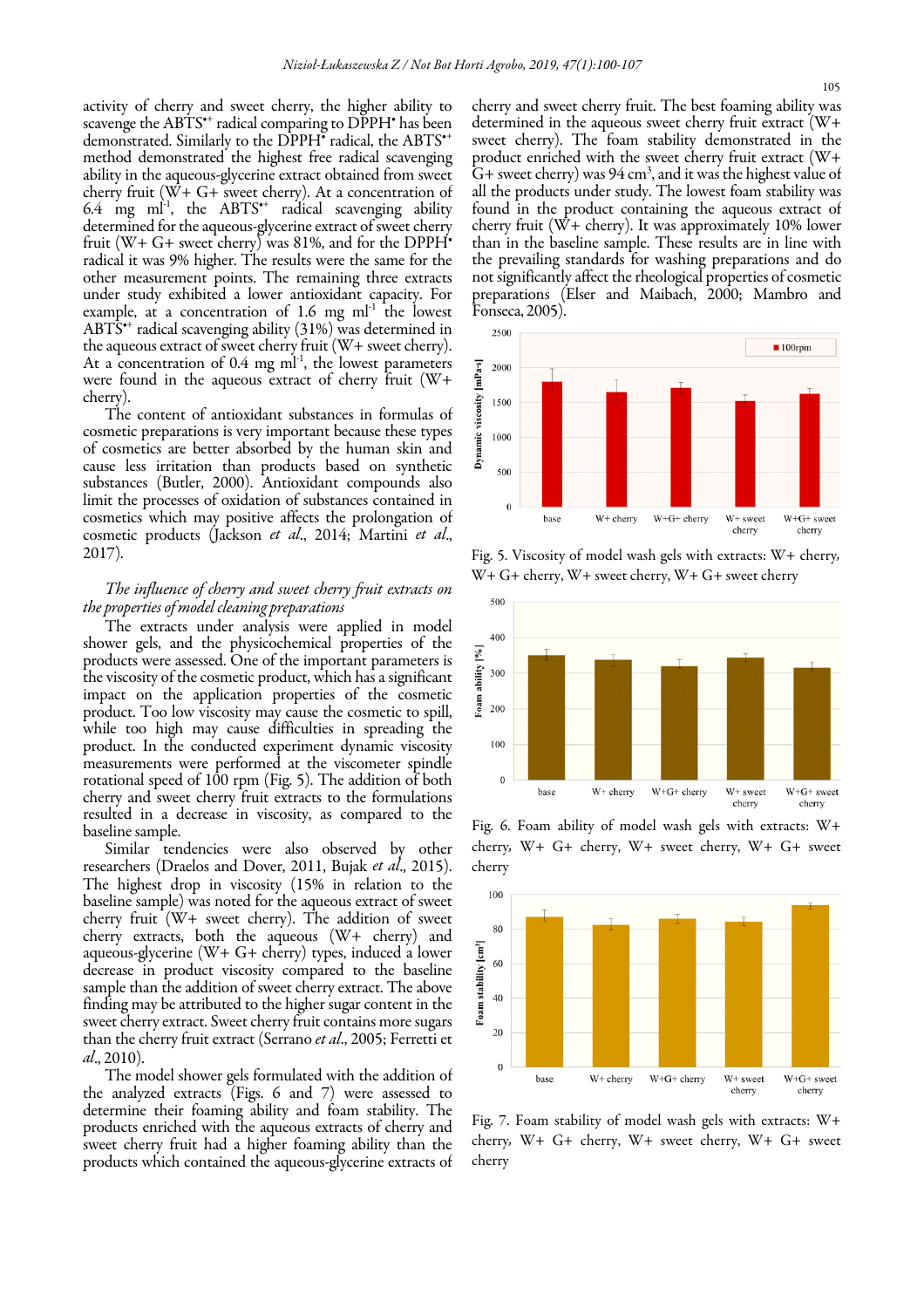Epidermal patch tests showed that the model formulations with cherry and sweet cherry extracts triggered no allergic skin reactions and exhibited no skin irritation effect.

### Conclusions

Both aqueous and aqueous-glycerine extracts obtained from cherry and sweet cherry fruit are characterized by potent antioxidant properties. Analyses performed with use of the DPPH',  $AB\hat{T}S^{*\hat{\dagger}}$  methods and total phenolic and Lascorbic acid content revealed the best antioxidant properties in the case of aqueous-glycerine extract of sweet cherry fruit (W+ G+ sweet cherry). The addition of extracts to cosmetic formulations was shown to have an impact on the foaming ability and foam stability. The model formulations enriched with the aqueous extracts of cherries and sweet cherries had a higher foaming ability compared to the formulations containing the aqueous-glycerine extracts. The best foaming ability was shown in the aqueous sweet cherry fruit extract (W+ sweet cherry), and the highest foam stability was found in the sweet cherry extract (W+ G+ sweet cherry). The epidermal patch tests results showed that all the model cosmetic formulations containing the studied extracts were safe to use and had no skin irritation properties. The obtained results indicates that the extracts from cherry and sweet cherry fruit can be a valuable cosmetic raw material having a strong antioxidant ability and at the same time not having adverse effect on the usable properties of the washing gel.

### References

- Ayuso MC, Rodríguez AB (2010). Sweet cherry phytochemicals: Identification and characterization by HPLC-DAD/ESI-MS in six sweet cherry cultivars grown in Valle del Jerte (Spain). Journal of Food Composition and Analysis 53(6):533-539.
- Brand-Williamis W, Cuvelier M, Berset C (1995). Use of a free radical method to evaluate antioxidant activity. Food Science Technology 28:25-30.
- Brud W, Glinka R (2001). Technologia kosmetyków. [Technology of cosmetics] Wydawnictwo MA, Warszawa.
- Bujak T, Wasilewski T, Nizioł-Łukaszewska Z (2015). Role of macromolecules in the safety of use of body wash cosmetics. Colloids and Surfaces B: Biointerfaces 135:497-503.
- Butler H (2000). Poucher's perfumes, cosmetics and soaps. 10th Edition, Kluwer Academic Publishers.
- Chanchal D, Swarnlata S (2008). Novel approaches in herbal cosmetics. Journal of Cosmetic Dermatology 7:89-95.
- Chaovanalikit A, Wrolstad RE (2004). Anthocyanin and polyphenolic composition of fresh and processed cherries and their antioxidant properties. Journal of Food Science 69(1):67-72.
- Dai J, Mumper RJ (2010). Plant phenolics: extraction, analysis and their antioxidant and anticancer properties. Molecules 15(10):7313-52.
- Draelos ZD, Dover JS (2011). Kosmeceutyki. [Cosmeceutics] Elsevier Urban & Partner, Wrocław.
- Dragovic-Uzelac V, Levaj B, Bursac D, Pedisic S, Radojcic I, Bisko A (2007). Total phenolics and antioxidant capacity assays of selected fruits. Agriculturae Conspectus Scientificus 72(4):279-284.
- Dziadek E, Kukiełka E, Kopeć A (2018). Antioxidant activity of sweet cherry (*Prunus avium*) fruits, petioles and leaves infusions and extracts. Chemistry Environment Biotechnology 3:217-222.
- Elser P, Maibach H (2000). Cosmeceuticals and active cosmetics.Taylor & Francis Group, New York.
- Evans MD, Dizdaroglu M, Cooke S (2004). Oxidative DNA damage and disease: induction, repair and significance. Mutant Research 567(1):1- 61.
- Ferretti G, Bacchetti T, Belleggia A, Neri D (2010). Cherry antioxidants: from farm to table. Molecules 15:6993-7005.
- Fuzzari M, Fukumoto L, Mazza G, Livrea MA, Tesoriere L, Di Marco L (2008). *In vitro*bioavailability of phenolic compounds from five cultivars of frozen sweet cherries (*Prunus avium* L.). Journal of Agricultural and Food Chemistry 56:3561-3568.
- Gąstoł M, Krośniak M, Derwisz M, Dobrowolska-Iwanek J (2013). Cornelian cherry (*Cornus mas* L.) juice as a potential source of biological compounds. Journal of Medicinal Food 16(8):728-773.
- Gonçalves B, Ladbo AK, Knudsen D, Silva AP, Mountinho-Pereira J, Rosa E, Meyer AS (2004). Effect of ripeness and postharvest storage on the phenolic profiles of cherries (*Prunus avium* L.). Journal of Agricultural and Food Chemistry 52(3):523-530.
- Gonzáles-Gómez D, Lozano M, Fernández-León MF, Bernalte MJ, Ayuso MC, Rodríguez AB (2010). Sweet cherry phytochemicals: Identification and characterization by HPLC-DAD/ESI-MS in six sweet cherry cultivars grown in Valle del Jerte (Spain). Journal of Food Composition and Analysis 53(6):533-539.
- Jabłońska-Trypuć J, Czerpak R (2008). Surowce kosmetyczne i ich składniki. [Cosmetics raw materials and their ingredients] Wydawnictwo MedPharm, Wrocław.
- Jackson CT, Paye M, Maibach H (2014). Handbook of cosmetic science and technology. Boca Raton, London.
- Katsube T, Tabata H, Ohta Y, Yamasaki Y, Anuurad E, Shiwaku K, Yamane Y (2004). Screening for antioxidant activity in edible plant products: Comparison of low-density lipoprotein oxidation assay, DPPH radical scavenging assay and Folin-Ciocalteu assay. Journal of Agricultural and Food Chemistry 52(8):2391-2396.
- Kelley D, Adkins Y, Laguero K (2018). A review of the health benefits of cherries. Nutrients 10(3):368-378.
- Kevers C, Falkowki M, Tabart J, Defraigne JO, Dommes J, Pincemail J (2007). Evolution of antioxidant capacity during storage of selected fruits and vegetables. Journal of Agricultural and Food Chemistry 55(21):8596-8603.
- Kim BJ, Kim JH, Heo MY (2007). Biological screening of 100 plant extracts for cosmetic use  $(III)$ . Anti-oxidative activity and free radical scavenging activity. International Journal of Cosmetics Science 19:299-307.
- Kirakosyan A, Seymour EM, Urcuyo DE, Kaufman PB, Bolling SF (2009). Chemical profile and antioxidant capacities of tart cherry products. Journal of Agricultural and Food Chemistry 115:20-25.